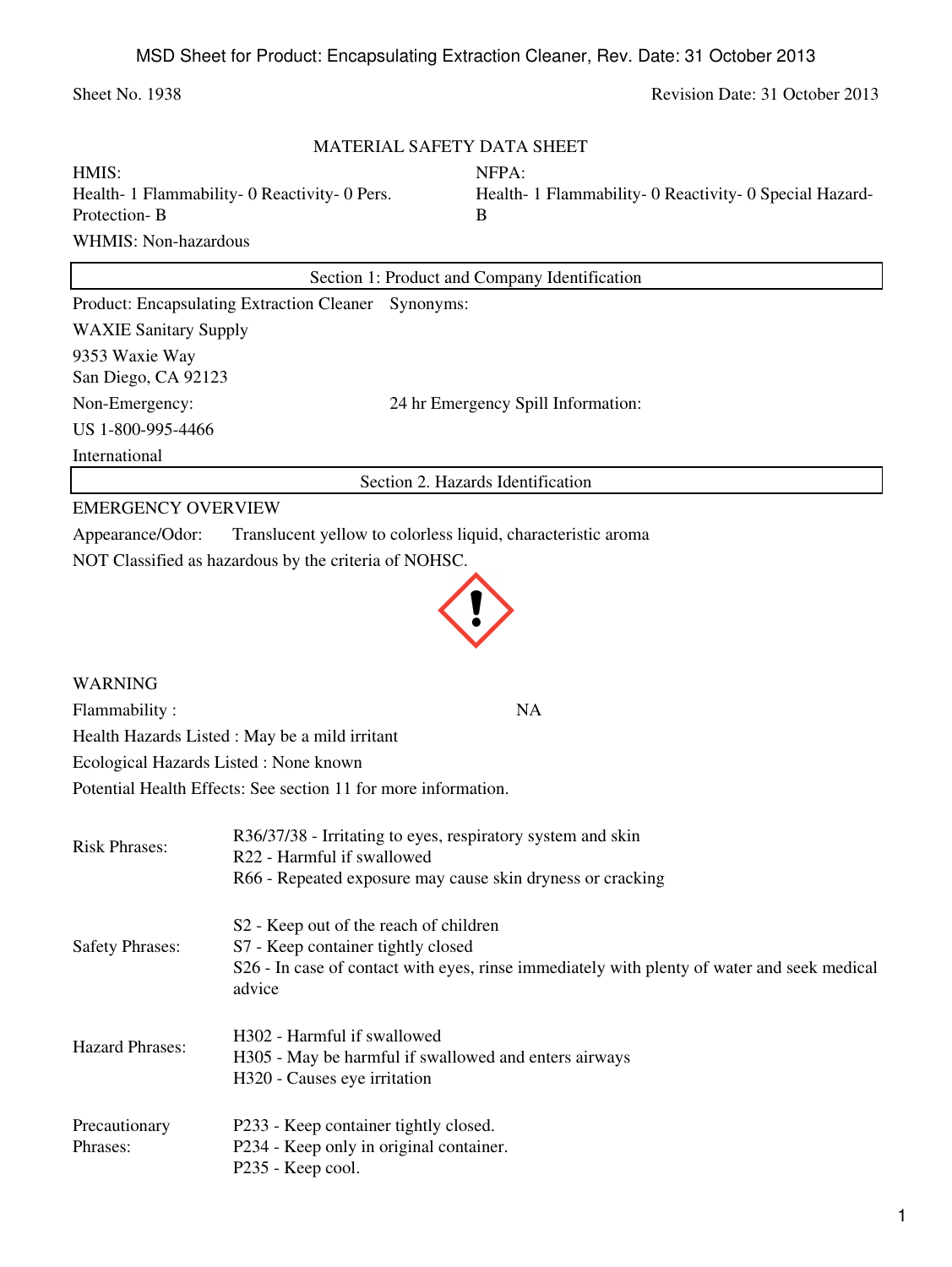| Likely Routes of Exposure: Skin, eyes                      |
|------------------------------------------------------------|
| Direct exposure can irritate                               |
| Prolonged exposure can irritate                            |
| May cause nausea                                           |
| May cause irritation when used with inadequate ventilation |
| Medical Conditions Aggravated By Exposure:                 |
|                                                            |
| None known                                                 |
|                                                            |

This product does not contain any carcinogens or potential carcinogens as listed by OSHA, IARC or NTP. This material is not considered hazardous by the OSHA Hazard Communication Standard (29 CFR 1910.1200). Potential Environmental Effects: (See section 12 for more information.)

None known

| Section 3. Composition/Information on Ingredients                                              |                                                                                                                    |                               |             |              |
|------------------------------------------------------------------------------------------------|--------------------------------------------------------------------------------------------------------------------|-------------------------------|-------------|--------------|
|                                                                                                |                                                                                                                    |                               |             | <b>WHMIS</b> |
| Component                                                                                      |                                                                                                                    | CAS#                          | % by Weight | Controlled   |
| Proprietary Fragrance Mixture                                                                  |                                                                                                                    | Proprietary                   | $< 1.0\%$   | $\mathbf N$  |
| Sequestering Agent                                                                             |                                                                                                                    | Proprietary                   | $< 5.0\%$   | Y            |
| Acrylate Copolymer                                                                             |                                                                                                                    | Proprietary                   | $< 10.0\%$  | Y            |
| Sodium Citrate                                                                                 |                                                                                                                    | 6132-04-3                     | $< 10.0\%$  | Y            |
| Amphoteric Surfactant Mixture                                                                  |                                                                                                                    | Proprietary                   | $< 10.0\%$  | Y            |
| Preservative                                                                                   |                                                                                                                    | Proprietary                   | $< 1.0\%$   | Y            |
| Water                                                                                          |                                                                                                                    | 7732-18-5                     | $50 - 90\%$ | N            |
| Non-Ionic Surfactant Mixture                                                                   |                                                                                                                    | Proprietary                   | $< 10.0\%$  | Y            |
| Anionic Polymer                                                                                |                                                                                                                    | Proprietary                   | $< 10.0\%$  | Y            |
|                                                                                                |                                                                                                                    | Section 4. First Aid Measures |             |              |
| Eye Contact:                                                                                   | Flush eyes with copious amounts of clean water, holding lids open. If irritation<br>persists, consult a physician. |                               |             |              |
| Skin Contact:                                                                                  | Wash with soap and water.                                                                                          |                               |             |              |
| Inhalation:                                                                                    | Remove to fresh air.                                                                                               |                               |             |              |
| Ingestion:                                                                                     | Give water to drink if conscious. Do not induce vomiting.                                                          |                               |             |              |
| Note to Physicians:                                                                            |                                                                                                                    |                               |             |              |
| Section 5. Fire Fighting Measures                                                              |                                                                                                                    |                               |             |              |
| Suitable Extinguishing Media:<br>Water, foam, carbon dioxide, dry chemical                     |                                                                                                                    |                               |             |              |
| Unsuitable Extinguishing Media:<br>None known                                                  |                                                                                                                    |                               |             |              |
| Products of Combustion:                                                                        |                                                                                                                    | None known                    |             |              |
| Protection of Firefighters:<br>As for surrounding fire                                         |                                                                                                                    |                               |             |              |
| Section 6. Accidental Release Measures                                                         |                                                                                                                    |                               |             |              |
| <b>Personal Precautions:</b><br>Keep away from skin and eyes. Use safety goggles and gloves.   |                                                                                                                    |                               |             |              |
| <b>Environmental Precautions:</b><br>Keep out of surface waters                                |                                                                                                                    |                               |             |              |
| Methods for Containment:<br>Dike area with sand, clay or other suitable material.              |                                                                                                                    |                               |             |              |
| Absorb on sand, clay or other suitable material or mop up with water.<br>Methods for Clean-Up: |                                                                                                                    |                               |             |              |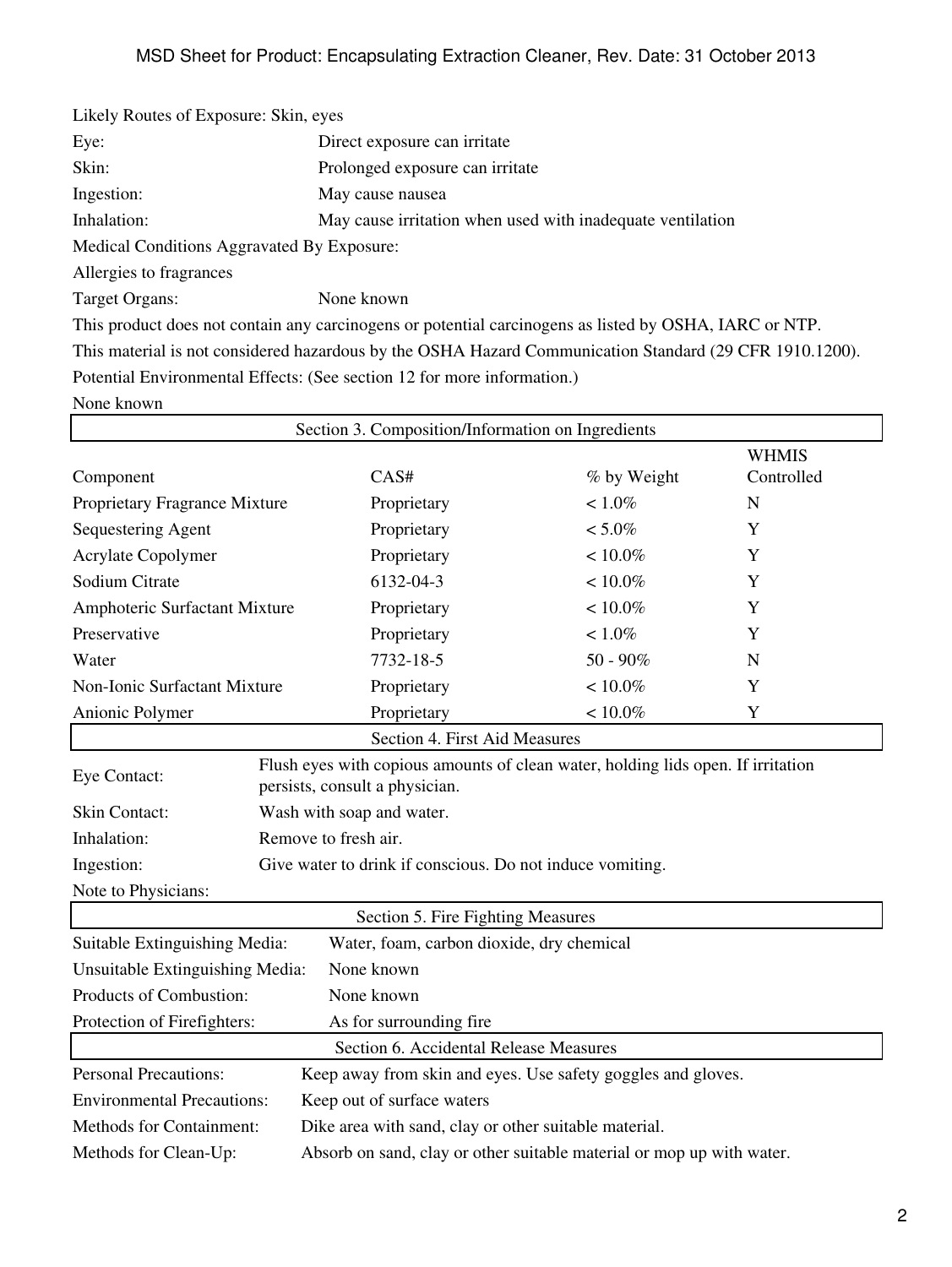Other Information:

Section 7. Handling and Storage

# HANDLING

Reasonable care. Keep away from skin and eyes.

# STORAGE

S2: Keep out of the reach of children. Store in original container at ambient temperatures.

|                                              | Section 8. Exposure Controls/Personal Protection |                  |
|----------------------------------------------|--------------------------------------------------|------------------|
| <b>EXPOSURE GUIDELINES</b>                   |                                                  |                  |
| <b>COMPONENT:</b>                            | TWA:                                             | $LD-50$          |
| Proprietary Fragrance Mixture                | None established                                 | Not established  |
| Sequestering Agent                           | NA.                                              | NA.              |
| <b>Acrylate Copolymer</b>                    | NA.                                              | <b>NA</b>        |
| Sodium Citrate                               | None established                                 | None established |
| Amphoteric Surfactant Mixture                |                                                  |                  |
| Preservative                                 | NA                                               | <b>NA</b>        |
| Water                                        | Not applicable                                   | Not applicable   |
| Non-Ionic Surfactant Mixture                 | None established                                 | None established |
| Anionic Polymer                              | NA                                               | NA.              |
| Engineering Controls: Not normally necessary |                                                  |                  |

Eye/Face Protection: Protective goggles recommended if handling large quantities

Skin Protection: Rubber or other protective gloves recommended if handling large quantities

Respiratory Protection: Not normally necessary

General Hygiene Considerations: S 13: Keep away from food and beverages. Reasonable care. Always practice good housekeeping and hygienic measures, supervise children's use.

| Section 9. Physical and Chemical Properties   |                                           |  |  |
|-----------------------------------------------|-------------------------------------------|--|--|
| Color: Translucent yellow to colorless liquid | Odor: Mild characteristic aroma           |  |  |
| Physical State: Liquid                        | Odor Treshhold:                           |  |  |
| pH: 7.5-9.5                                   | Freezing Point: Not determined            |  |  |
| <b>Evaporation Rate: As water</b>             | <b>Boiling Point:</b>                     |  |  |
| Flash Point: $< 205$ F (PMCC)                 | Flammability(solid,gas): Not applicable   |  |  |
| Upper Flammability Limit: Not determined      | Lower Flammabilty Limit: Not determined   |  |  |
| Vapor Pressure: As water                      | Specific Gravity: 1.01-1.04               |  |  |
| Vapor Density: Not determined                 | Auto-ignition Temperature: Not determined |  |  |
| Volatile Organic Compound (VOC),%weight:      | Solubility (water): Soluble               |  |  |
| Less than 2                                   | Percent Volatile: Not determined          |  |  |
| Section 10. Stability and Reactivity          |                                           |  |  |

Stability: Stable

Conditions to Avoid: None known

Incompatable Materials: Strong acids

Hazardous Decomposition Products: None known

Possibility of Hazardous Reactions: Will not occur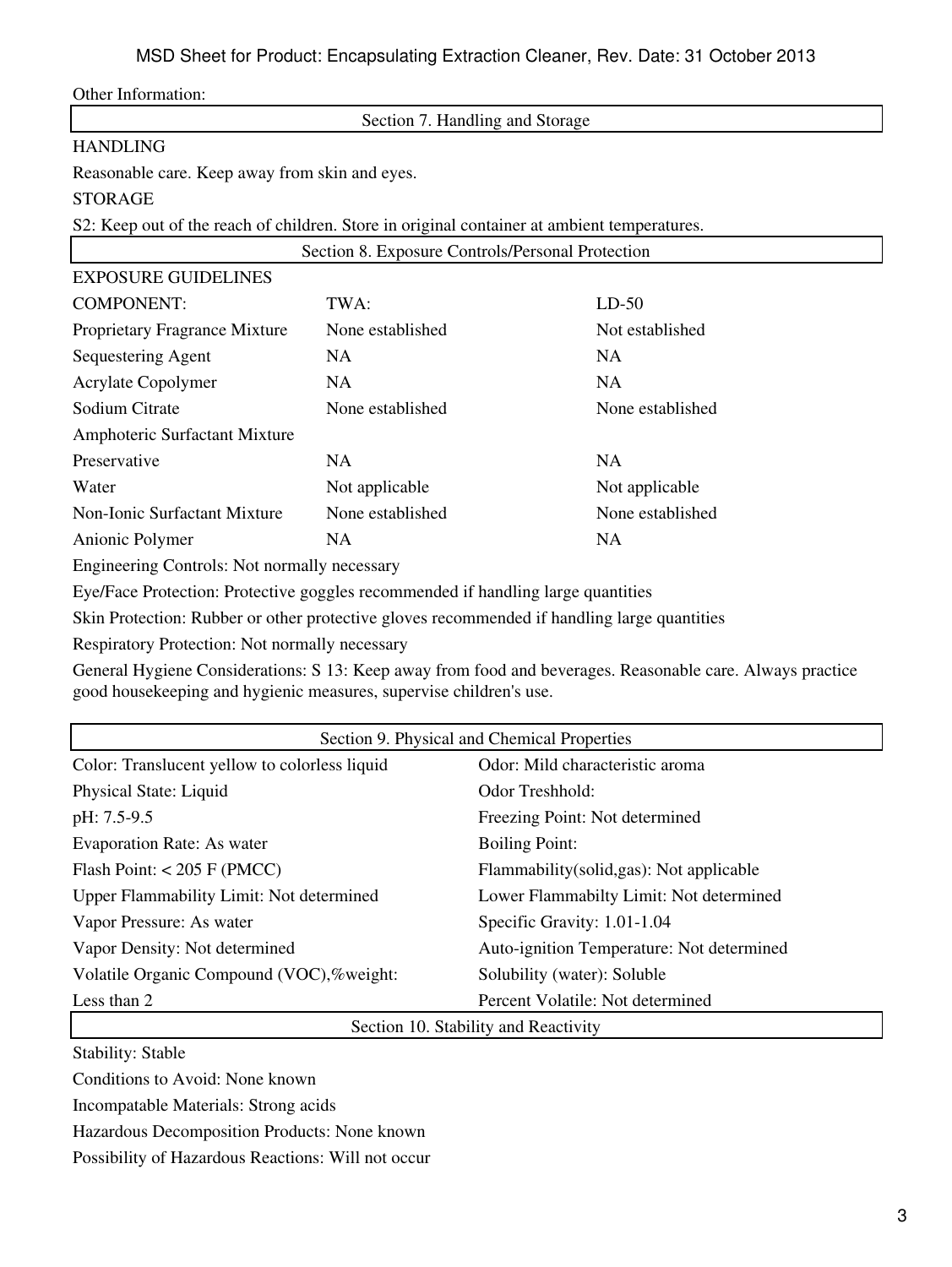| Section 11. Toxicology Information                |                                                                                               |  |  |
|---------------------------------------------------|-----------------------------------------------------------------------------------------------|--|--|
| <b>ACCUTE EFFECTS</b>                             |                                                                                               |  |  |
| Oral LD50:                                        | Not determined for mixture. Weighted average more than 10 grams per kilogram.                 |  |  |
| Dermal LD50:                                      | Not classified as toxic by skin contact. Weighted average more than 10 grams per<br>kilogram. |  |  |
| Inhalation:                                       | Not classified as toxic by inhalation. Weighted average more than 8 milligrams per<br>Liter.  |  |  |
| Eye Irritation:                                   | Direct contact can irritate eyes                                                              |  |  |
| Skin Irritation:                                  | Prolonged or repeated contact can irritate or dry skin                                        |  |  |
| Sensitization:                                    | None known                                                                                    |  |  |
| <b>CHRONIC EFFECTS</b>                            |                                                                                               |  |  |
| Carcinogenicity:                                  | None known                                                                                    |  |  |
| Mutagenicity:                                     | None known                                                                                    |  |  |
| Reproductive Effects:                             | None known                                                                                    |  |  |
| Developmental Effects:                            | None known                                                                                    |  |  |
|                                                   | Section 12. Ecological Information                                                            |  |  |
| Ecotoxicity:                                      | None known                                                                                    |  |  |
| Persistence/Degradability:                        | Biodegradable (OECD 301D, Closed Bottle Test)                                                 |  |  |
| Bioaccumulation/Accumulation: None known          |                                                                                               |  |  |
| Mobility in Enviroment:                           | Not determined                                                                                |  |  |
|                                                   | Section 13. Disposal Considerations                                                           |  |  |
|                                                   | Disposal: Dispose according to applicable federal, state, or local regulations                |  |  |
|                                                   | Section 14. Transportation Information                                                        |  |  |
| US DOT (ground)                                   |                                                                                               |  |  |
|                                                   | Proper Shipping Description: Not a Hazardous Material                                         |  |  |
| CANADA TDG (ground)                               |                                                                                               |  |  |
| Proper Shipping Description: Not a Dangerous Good |                                                                                               |  |  |
| ICAO (air)                                        |                                                                                               |  |  |
| Proper Shipping Description: Not a Dangerous Good |                                                                                               |  |  |
| IMDG (water)                                      |                                                                                               |  |  |
| Proper Shipping Description: Not a Dangerous Good |                                                                                               |  |  |
|                                                   | Section 15. Regulatory Information                                                            |  |  |
| <b>Global Inventories</b>                         |                                                                                               |  |  |
| <b>TSCA: United States</b>                        | Included                                                                                      |  |  |
| DSL: Canada                                       | Included                                                                                      |  |  |
| ECL: Korea                                        | Not-Known                                                                                     |  |  |
| PICCS: Philippines                                | Not-Known                                                                                     |  |  |
| ENCS: Japan                                       | Not-Known                                                                                     |  |  |
| AICS: Australia                                   | Included                                                                                      |  |  |
| IECS: China                                       | Not-Known                                                                                     |  |  |
| <b>EINECS: European Union</b>                     | Included                                                                                      |  |  |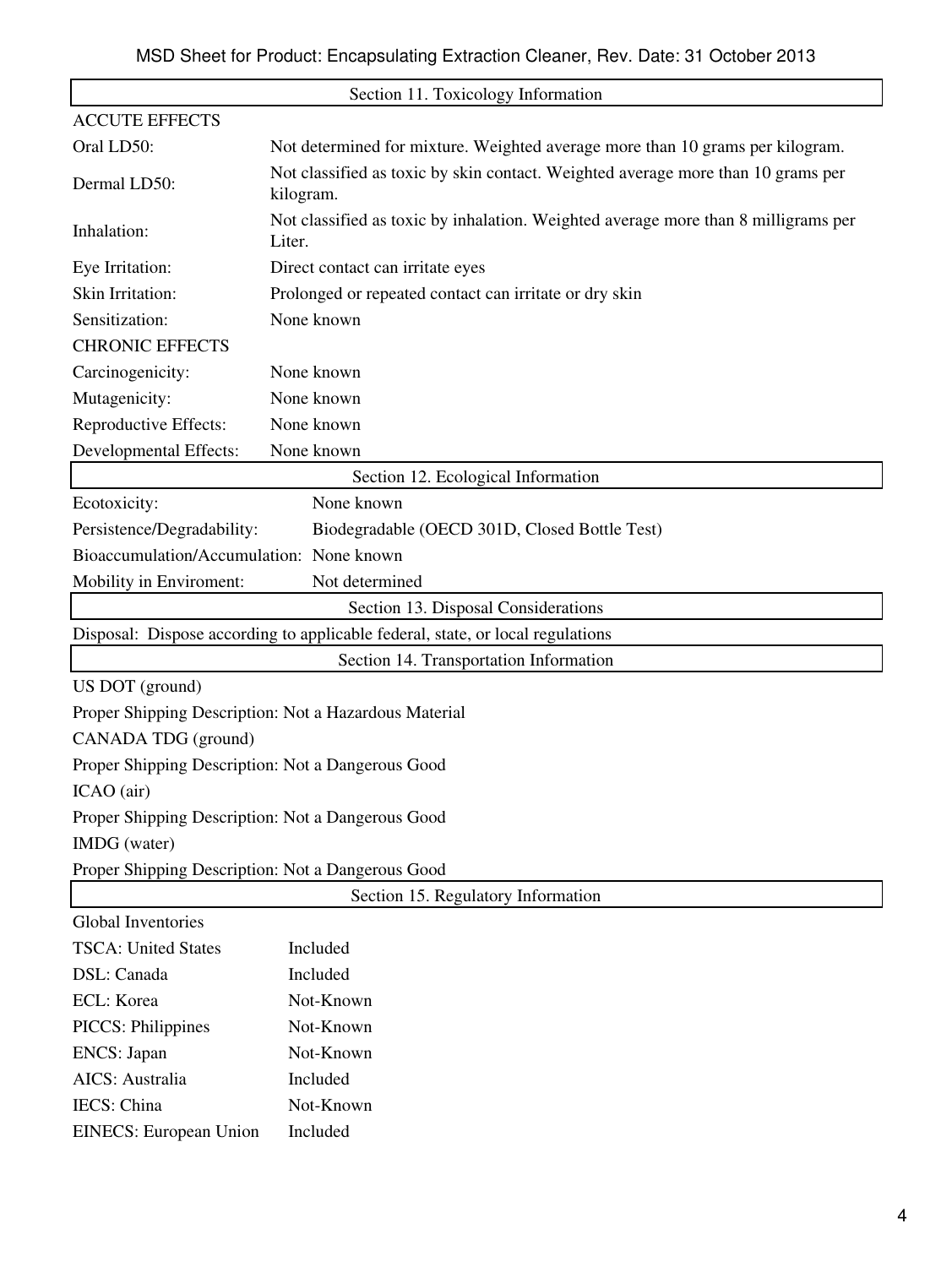MSD Sheet for Product: Encapsulating Extraction Cleaner, Rev. Date: 31 October 2013

SARA 313 Information : No SARA 313 substances present at reportable levels

California Safe Drinking Water and Toxic Enforcement Act pf 1986 :(Proposition 65) No Proposition 65 substances present at reportable levels WHMIS: Canadian Workplace Hazardous Material Information System Non-hazardous

Section 16. Other Information

Legends:

NFPA, HMIS:

0=Minimal Hazard, 1=Slight Hazard, 2=Moderate Hazard, 3=Severe Hazard, 4=Extreme Hazard

Prepared By: Technical Dept.

While we believe that the data contained herein are factual and the opinions expressed are those of qualified experts regarding the results of tests conducted, the data are not to be taken as warranty or representation for which we assume legal responsibility. The information is offered solely for your consideration, investigation and verification. Any use of these data and information must be determined by the user to be in accordance with federal, state and local laws.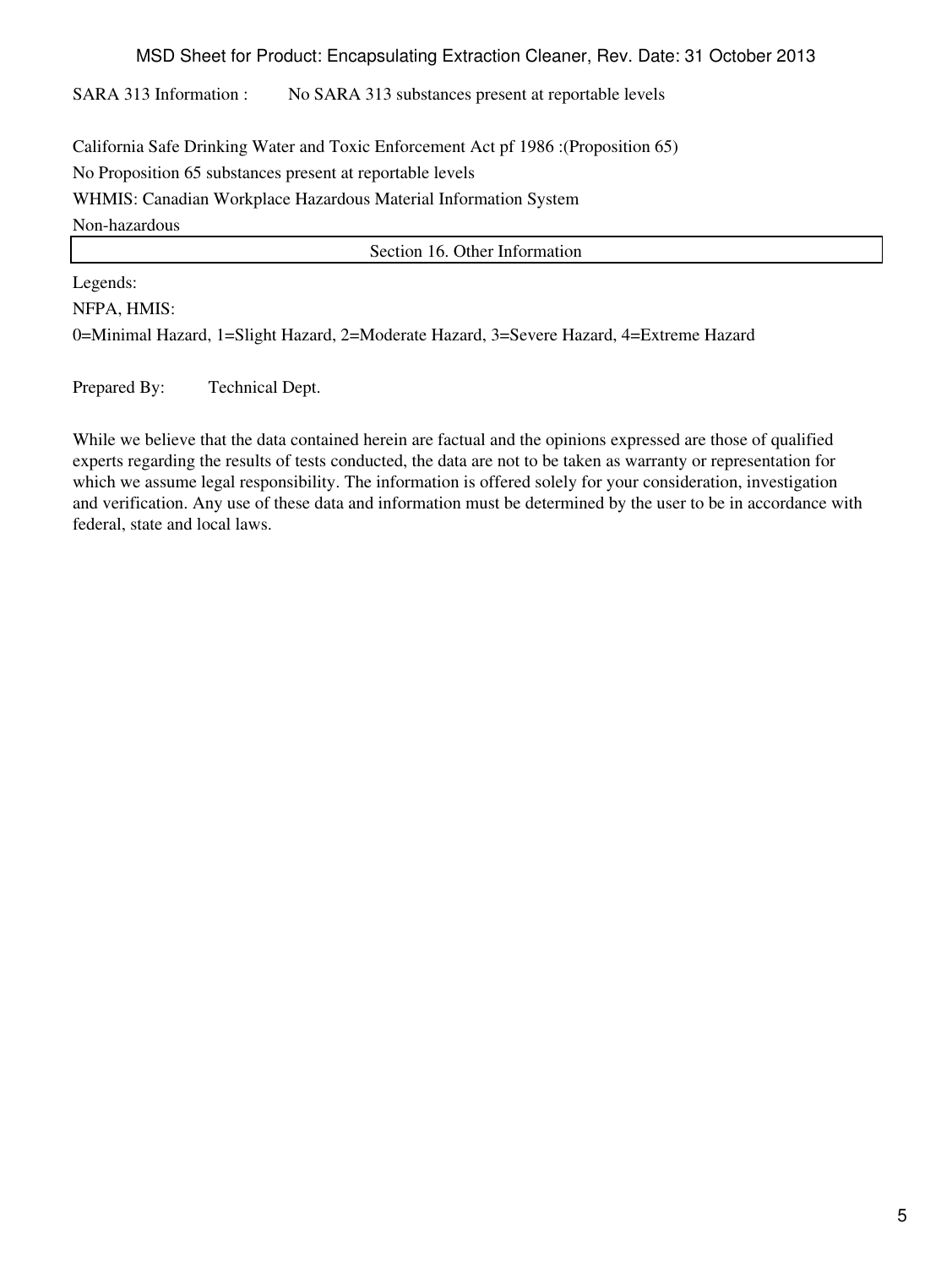Sección 1: Identificación de Producto y Compañía

Producto: *Waxie-Green Encapsulating Carpet Extraction Cleaner* STOCK ID# 070660

| <b>WAXIE Sanitary Supply</b><br>San Diego, CA 92123 | FECHA: 21 June 2011             |
|-----------------------------------------------------|---------------------------------|
| No-emergencia:                                      | Información de Derramamiento de |
| EEUU 800-443-4321                                   | 24 horas en caso de Emergencia: |
|                                                     | Chem-Tel, Inc.                  |
| Internacional 010-330-874-1017                      | EEUU, Canadá: 800-255-3924      |
|                                                     | Internacional: 1-813-248-3924   |

Sección 2. Identificación de Peligros

DESCRIPCIÓN DE EMERGENCIAS Apariencia/Olor: líquido amarillo pálido, olor característico NO clasificado como peligroso por los criterios de NOHSC ADVERTENCIA Inflamabilidad: NA Peligros para la salud enumerados: puede ser un irritante leve Peligros ecológicos enumerados: no se sabe ninguno Efectos potenciales de salud: vea la sección 11 para más información Rutas probables de verse expuesto: La piel, los ojos El ojo: la exposición directa puede irritar La piel: la exposición prolongada puede irritar Ingestión: puede causar náusea Inhalación: puede causar irritación si se usa con ventilación inadecuada Condiciones Médicas Agravadas Por la Exposición: Alergias a fragrancias Órganos de blanco: no se sabe ninguno Este producto no contiene ningún agente carcinógeno ni potencial agente carcinógeno según lo enumerado por OSHA, IARC o NTP. Este material no es considerado peligroso por El Normal de La Comumicación de Peligro de OSHA (29 CFR 1910.1200)

Efectos Ambientales Potenciales: (vea la sección 12 para más información) No se sabe ninguno

Sección 3. Composición/Información sobre Ingredientes

| Componente              | $CAS \#$  | $\%$ por Peso | <b>WHMIS</b><br>Controlado |
|-------------------------|-----------|---------------|----------------------------|
| Agua                    | 7732-18-5 | 50-90         | N                          |
| Citrato sódico          | 6132-04-3 | ${<}10\%$     |                            |
| Surfactantes no-iónicos | Mezcla    | ${<}10\%$     | N                          |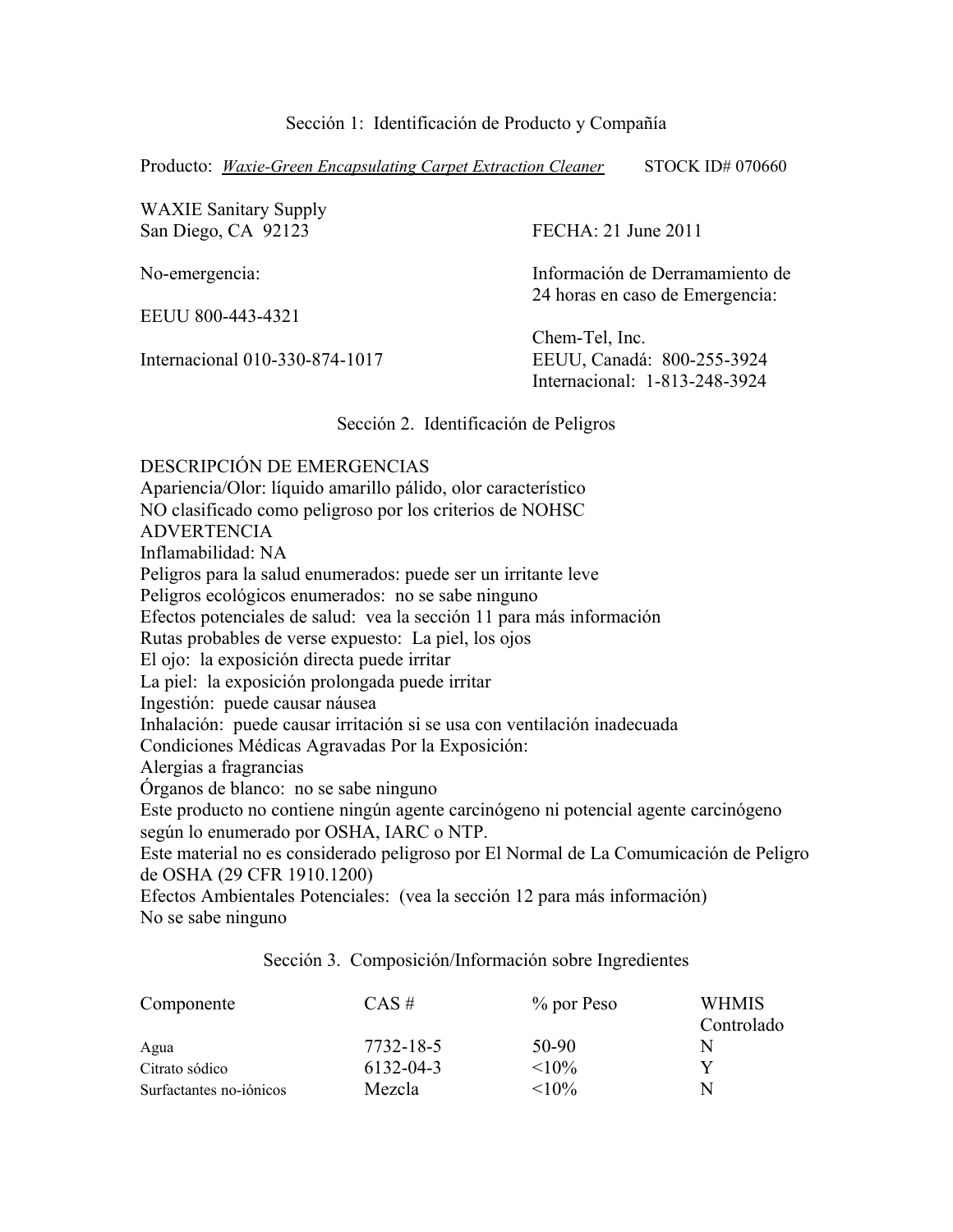| Mezcla de fragrancia patentada | Mezcla    | $< 1\%$     |  |
|--------------------------------|-----------|-------------|--|
| Copolímero acrilato            | Patentado | $\leq 10\%$ |  |

### Sección 4. Médidas de Primeros Auxilios

Contacto con Ojo: Sostener los párpados abiertos y limpiar los ojos con un chorro de agua limpia. Si la irritación persiste, consulta a médico Contacto con Piel: Lavar con jabón y agua Inhalación: Mover al aire fresco Ingestión: Darle agua para beber si está consciente. No inducir el vómito. Nota a los Médicos:

Sección 5. Médidas de Apagar Fuego

| agua, espuma, compuesto químico seco, dióxido de |
|--------------------------------------------------|
| carbono                                          |
| no se sabe ninguno                               |
| no se sabe ninguno                               |
| Igual que un fuego circundante                   |
|                                                  |

#### Sección 6. Médidas para un Descargo Accidental

| Precauciones Personales:  | Evitar contacto con los ojos y la piel. Usa anteojos         |  |
|---------------------------|--------------------------------------------------------------|--|
|                           | protectores y guantes.                                       |  |
| Precauciones Ambientales: | No permitir entrar las aguas de superficie                   |  |
| Métodos de Contener:      | Contener con arena, arcilla o otro material adequado         |  |
| Métodos de Limpieza:      | Absorber en arena, arcilla o otro material adequado o fregar |  |
|                           | con agua                                                     |  |

Sección 7. Manipulación y Almacenamiento

# MANIPULACIÓN

Cuidado razonable. Evitar contacto con los ojos y la piel.

#### ALMACENAMIENTO

Envase original a la temperatura ambiente (baja de 55°C/130°F).

# Sección 8. Mandos de la Exposición/Protección Personal

#### PAUTAS DE EXPOSICIÓN COMPONENTE: TWA: LD-50

| Agua                                            | No aplicable       | No aplicable       |
|-------------------------------------------------|--------------------|--------------------|
| Citrato sódico                                  | ningún establecido | ningún establecido |
| Surfactantes no-iónicos                         | ningún establecido | ningún establecido |
| Mezcla de fragrancia patentada                  | ningún establecido | ningún establecido |
| Copolímero acrilato                             | NA                 | NA                 |
| Mandos de ingeniería: normalmente no necesarios |                    |                    |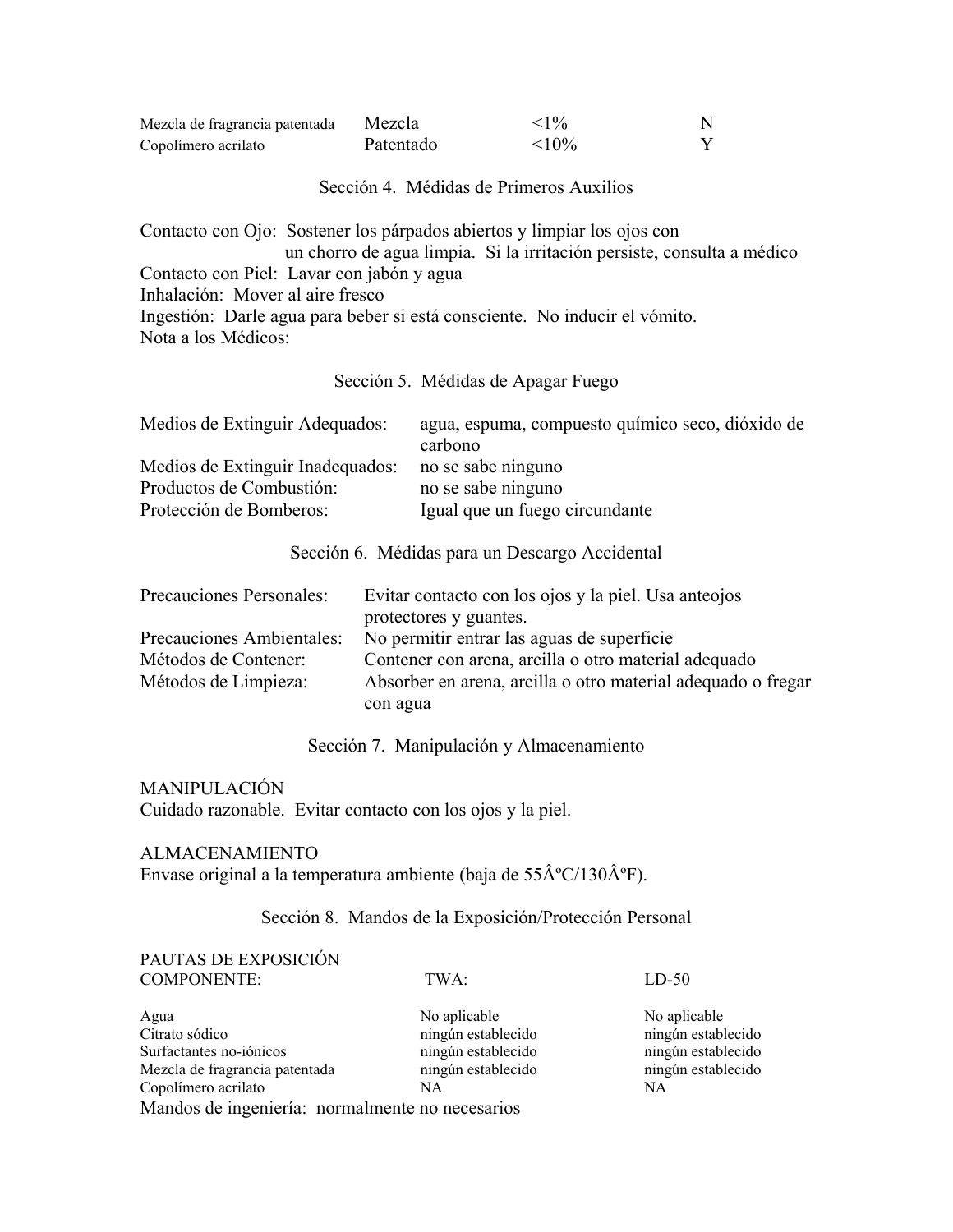Protección de los Ojos/la Cara: Anteojos protectores recomendados para la manipulación de cantidades grandes

Protección de la Piel: Guantes de goma u otros guantes protectores recomendados para la manipulación de cantidades grandes.

Protección Respiratoria: normalmente no necesaria

Consideraciones de Higiene General: No permitir entrar ni el alimento ni las bebidas

Sección 9. Características Físicas y Químicas

| Olor: olor característico suave                                |
|----------------------------------------------------------------|
| Umbral de Olor:                                                |
| Punto de Congelación: no determinado                           |
| Punto de Ebullición: $100\hat{A}^{\circ}C/212\hat{A}^{\circ}F$ |
| Inflamabilidad (sólido, gas): no aplicable                     |
| Límite más bajo de inflamabilidad: no determinado              |
| Peso Específico: 1.02-1.05                                     |
| Temperatura de auto-ignición: no determinado                   |
| Solubilidad (agua): Soluble                                    |
| Porcentaje Volátil: no determinado                             |
|                                                                |

### Sección 10. Estabilidad y Reactividad

Estabilidad: Estable Condiciones para Evitar: no se sabe ninguna Materiales Incompatible: ácidos fuertes Productos Peligrosos de Descomposición: no se sabe ninguno Posibilidad de Reacciones Peligrosas: no van a ocurrir

# Sección 11. Información de Toxicología

| Oral LD50:              | No determinado para la mezcla. Promedio ponderado más de 10 gramos por kilogramo  |  |  |  |
|-------------------------|-----------------------------------------------------------------------------------|--|--|--|
| Dérmica LD50:           | No clasificado como tóxico por contacto con la piel. Promedio ponderado más de 10 |  |  |  |
|                         | gramos por kilogramo.                                                             |  |  |  |
| Inhalación:             | No clasificado como tóxico por inhalación. Promedio ponderado más de 8 miligramos |  |  |  |
|                         | por Litro                                                                         |  |  |  |
| Irritación de Ojos:     | Contacto directo puede irritar los ojos.                                          |  |  |  |
| Irritación de Piel:     | Contacto prolongado o repetido puede irritar o secar la piel                      |  |  |  |
| Sensibilización:        | no se sabe ninguno                                                                |  |  |  |
| <b>EFECTOS CRÓNICOS</b> |                                                                                   |  |  |  |
| Carcinogenicidad:       | no se sabe ninguno                                                                |  |  |  |
| Mutagenicidad:          | no se sabe ninguno                                                                |  |  |  |
| Efectos Reproductores:  | no se sabe ninguno                                                                |  |  |  |
| Efectos del Desarrollo: | no se sabe ninguno                                                                |  |  |  |

#### Sección 12. Información Ecológica

| Ecotoxicidad:                   | no se sabe ninguno |
|---------------------------------|--------------------|
| Persistencia/Degradabilidad:    | Biodegradable      |
| Bioacumulación/Acumulación:     | no se sabe ninguno |
| Movilidad en el Medio Ambiente: | no determinada     |